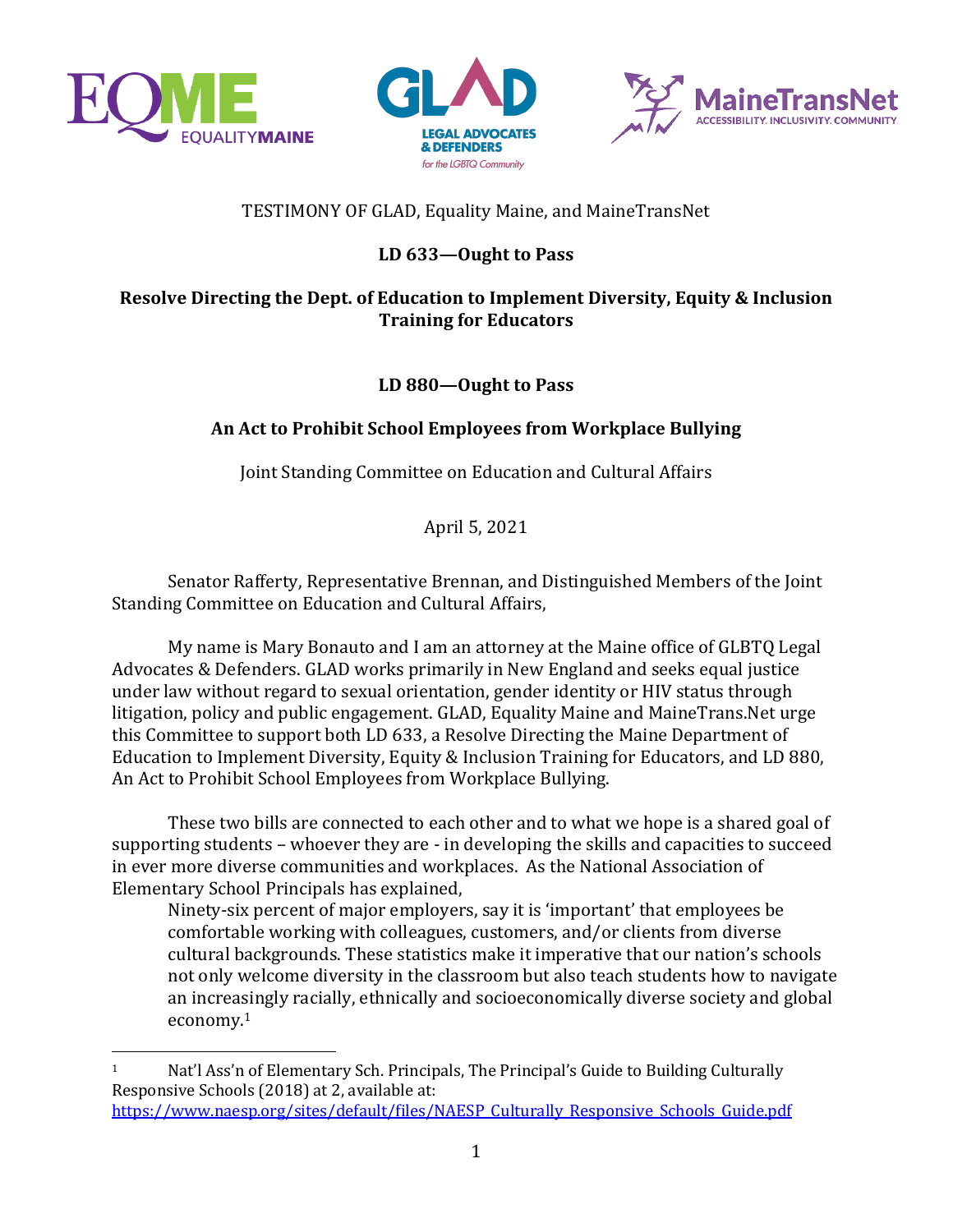To those ends, LD 633 assists school staff by ensuring they continue building knowledge and cultural competencies to engage and foster success for *all* of their students and to increase students' abilities to cooperate across differences. This bill would direct the Department of Education (MDOE) and the State Board of Education to amend their rules to require diversity, equity and inclusion ("DEI") training as a condition of recertification for teachers and some administrative staff. LD 880 supports school employees as they teach and support our children and young people by adding "school employees" to those protected by the existing anti-bullying law, and also adding a prohibition against interfering with their work performance or their ability to participate in work-related school activities.

First, and of great relevance to these bills, last December, the MDOE, Maine School Boards Association, Maine School Superintendents Association, Maine Administrators of Services for Children with Disabilities, Maine Education Association, Maine Principals Association, and Maine Curriculum Leaders Association issued a "Joint Statement of Commitment and Support for Diversity, Equity and Inclusion in Maine Schools."<sup>2</sup> Among other things, this landmark statement "enthusiastically affirm[s] the right of every student to an equitable education" and "urge[s] all Maine schools and educators to accept their role and responsibilities in examining and addressing the inequities that have long existed in our society and institutions," including "dismantling racism."<sup>3</sup> As the Joint Statement defines it, "educational equity" is about "providing each student a legitimate opportunity to learn, grow and thrive in school and beyond."<sup>4</sup>

These two bills are steps forward in implementing the vision of our State's educational leaders. While DEI will be addressed in rulemaking, the learning accompanying DEI is foundational to the commitments in the Joint Statement. Among others, those commitments include: creating a safe and welcoming environment for all students; meaningful engagement and partnerships with students' families; and the cocreation with communities of culturally responsive academic and non-academic programming.<sup>5</sup> LD 880 also supports Joint Statement by ensuring that teachers,

<sup>5</sup> *Id.* Among other things, the Statement provides:

- School is a welcoming, safe place for all school community members to bring their whole identities with the
- Social emotional and behavioral supports are understood as critical prerequisites to academic learning
- Students' primary and home languages are recognized as assets, cultivated, and leveraged

<sup>2</sup> *See* https://mainedoenews.net/2020/12/11/joint-statement-of-commitment-and-supportfor-diversity-equity-and-inclusion-in-maine-schools/

<sup>3</sup> *Id*. 

<sup>4</sup> *Id*.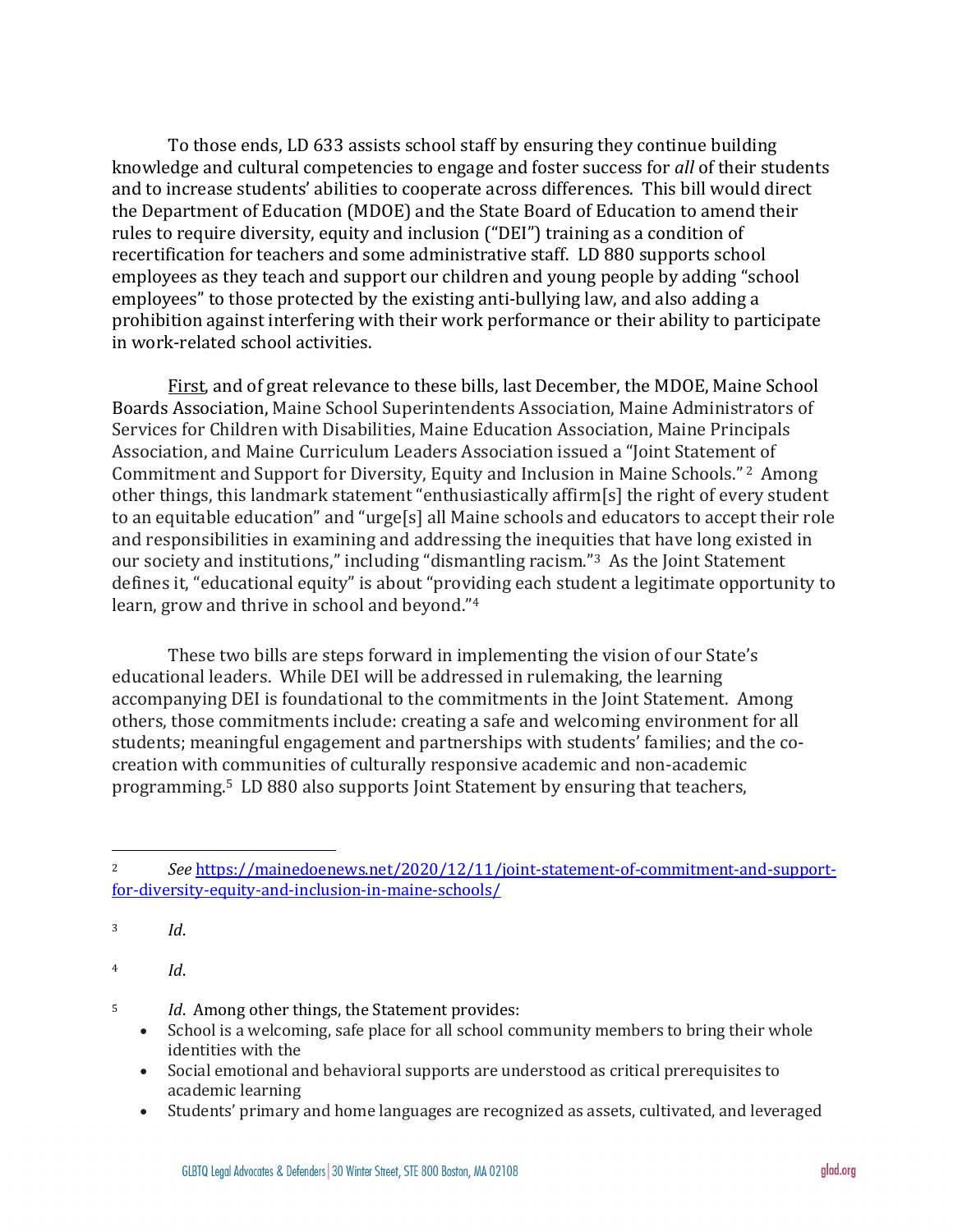administrators and staff can engage in these pedagogical efforts without "bullying" by others. In short, both bills would contribute to an inclusive school climate that fosters all students' sense of safety and academic success.<sup>6</sup>

Second, our existing laws are a foundation of the educational equity frame. Maine has a commitment to every child that comes through our schoolhouse doors in search of an education. That commitment is part of our State's declared policy to protect "the basic human right to a life with dignity" and to prevent discrimination in education and in public accommodations based on a variety of personal characteristics. 5 Me. Rev. Stat. §§4552 (policy), 4591 (public accommodations), 4601 (education).<sup>7</sup> Likewise, Maine recognizes that bullying can deprive students from all walks of life of the benefits of an equal educational environment.  $20-A$  Me. Rev. Stat. §6654 (1) (finding that bullying "may be motivated by a student's actual or perceived race; color; religion; national origin; ancestry or ethnicity; sexual orientation; socioeconomic status; age; physical, mental, emotional or learning disability; gender; gender identity and expression; physical appearance; weight; family status; or other distinguishing personal characteristics or ... on association with another person identifies with such a characteristic.").

Finally, many of the nation's leading organizations of school boards, administrators and teachers have staked out positions consistent with Maine's. For example:

The **National School Board Association** (NSBA) directly links equity and student success: "If all students are to be educated in a manner that prepares them for success in school and in life, school board members must lead with an equity lens."<sup>8</sup> The NSBA distinguishes politics from pedagogy:

• All academic and non-academic programming is culturally responsive and co-constructed with community members

<sup>6</sup> See Brand et al., *Middle School Improvement and Reform: Development and Validation of a School-Level Assessment of Climate, Cultural Pluralism, and School Safety*, J. Educ. Psychol. at 570-571 (2003); O'Brennan & Bradshaw, Nat'l Educ. Ass'n, *Research Brief: Importance of School Climate*, *in NEA Bully Free School Climate Summit: Conference Proceedings* (2014), at 3-4, available at: https://www.nea.org/assets/docs/14746\_Bully\_Free\_School\_Climate\_Summit\_Book.pdf. It is a "civil right" for every individual "at an educational institution to participate in all educational, counseling and vocational guidance program and all apprenticeships and on-the-job training programs without discrimination because of sex, sexual orientation, a physical or mental disability, national origin or race." 5 Me. Rev. Stat. §4601.

8 NSBA, Reimagining School Board Leadership: Actions for Equity (2021) at 2, available at: https://www.nsba.org/-/media/NSBA/File/center-for-safe-schools-reimagining-school-boardleadership-guide-2021.pdf?la=en&hash=5D5F51E039EFF17CFFC64B241152D98BFD3E8237.

<sup>•</sup> Every educator in every role shares the responsibility for ensuring equity for every student and participates in equity education, both in teacher and administrator preparation programs and ongoing throughout their careers

<sup>•</sup> Families are meaningfully engaged as partners in their children's education and welcomed into our schools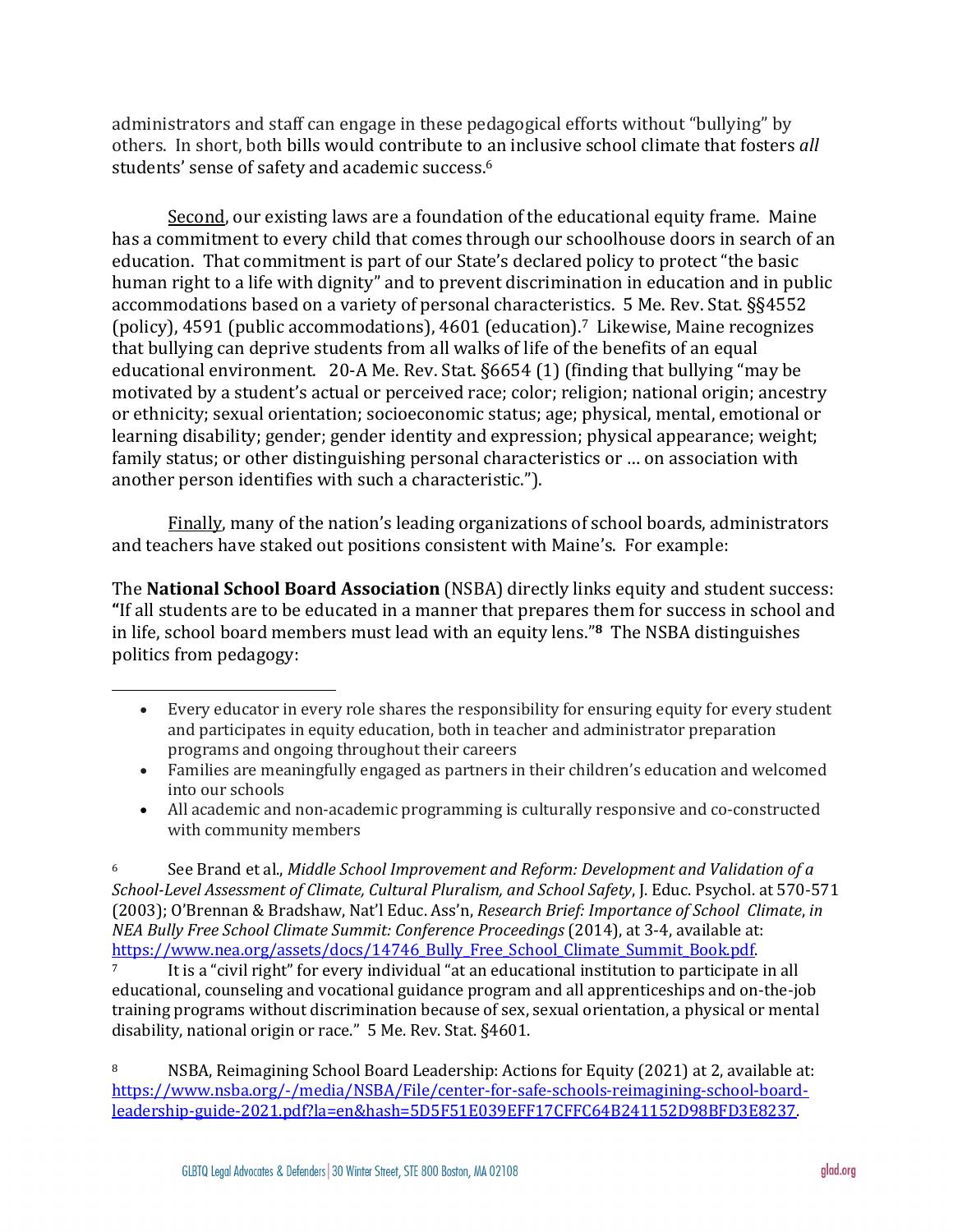While conversations about equity can sometimes become politically charged, educational equity is not a partisan issue. Educational equity is first and foremost about ensuring that school districts fulfill their core mission: successfully educating all students so that they are prepared to be productive and engaged citizens" and to "serve an increasingly diverse student population with a broad range of needs. $9$ 

The **National Association of Secondary School Principals** likewise connects equity with student success. In its words,

At its core, equity is a commitment to social justice, civil rights, and human connectedness. [We view] equity as the behaviors, systems, processes, resources, and environments that ensure each member of the school community is provided fair, just, and individualized learning and growth opportunities; and that school leaders guarantee that each person is known, valued, and treated justly and receives the individualized high-quality education that is necessary to succeed in a global society.10

NASSP also recommends both "ongoing, job-embedded professional development for all staff on race, class, and privilege, and the impact on students of color,"<sup>11</sup> and that state policy makers "[i]ncentivize teacher preparation programs to help candidates understand their own racial biases and develop skills to create inclusive and culturally and linguistically responsive classrooms and school environments that address the social, emotional, and academic needs of their students."<sup>12</sup>

<sup>11</sup> Nat'l Association of Secondary School Principals - POSITION STATEMENT: EDUCATOR DIVERSITY (2019) at 5. Notably, NASSP has developed policy positions on other historically marginalized populations as well. See NASSP Policy Statements at https://www.nassp.org/topissues-in-education/position-statements/racial-justice-and-educational-equity/

<sup>12</sup> *Id.* at 4. Its 2021 Position Statement (p. 4) also includes recommendations for state policymakers to:

 $\rightarrow$  Incentivize teacher preparation programs to help candidates understand their own racial biases and develop skills to create inclusive and culturally and linguistically responsive classrooms and school environments that address the social, emotional, and academic needs of their students.  $\rightarrow$  Collect and publicly report data on teacher certification, experience, and effectiveness and assignments at the district level and within schools, and develop a plan to address disparities in access for students of color.

 $\rightarrow$  Engage education stakeholders in regular discussions about racial justice, educational equity, and other challenges in the education system as state-level policies are being developed.

<sup>9</sup> *Id*. 

<sup>&</sup>lt;sup>10</sup> Nat'l Ass'n of Secondary Sch. Principals, Position Statement: Racial Justice and Educational Equity (2021) at 2, available at: https://www.nassp.org/wpcontent/uploads/2021/01/NASSP21ADV-0060\_WS\_Postion\_Statements\_Racial\_Justice\_P2a.pdf